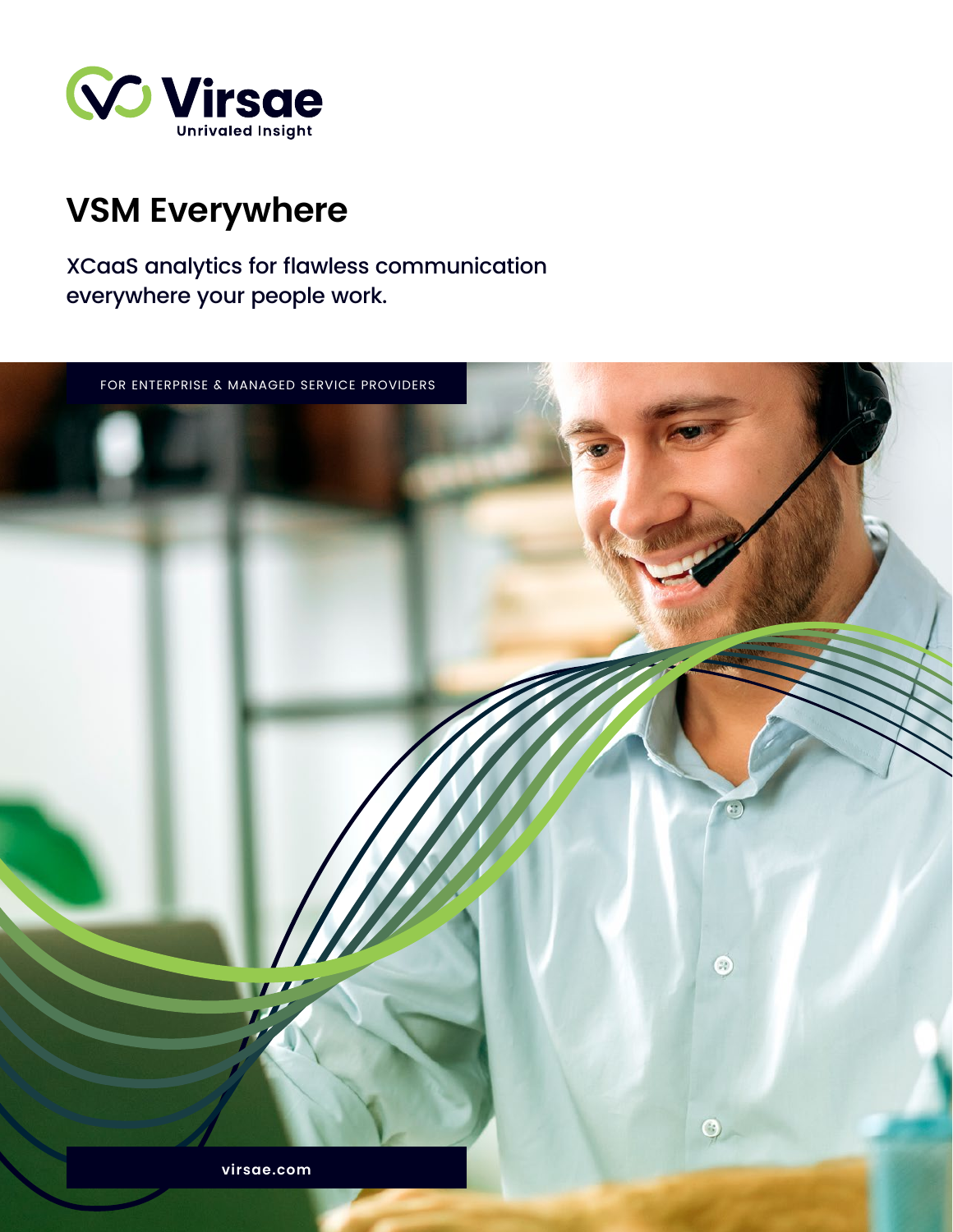VSM Everywhere delivers the complete end-to-end view of UC performance and user experience, including 'unmanaged' workfrom-home (WFH) environments.

Common causes of poor WFH experience are often located beyond the XCaaS provider's network. But that doesn't mean they should remain out of sight.

VSM provides the complete picture. Our category defining analytics platform shows the quality of user experience in every dimension – from XCaaS platforms to the remote workers home environment, and everything in between.

- **Keep your workers happy and productive** VSM-E's AI-powered intelligence lets you track and manage user experience and the comfort and wellbeing of your workers, everywhere they work
- **Manage smarter with full stack datadriven insights and optimization** Diagnose and act decisively with at-a-glance views of applications, communications systems, networks, ISPs, and 'unmanaged' workstations, home environments, and headsets
- **Deliver experiences your customers expect** Understand the entire customer calling experience end-to-end
- **Enhance your troubleshooting capabilities** VSM draws on 12+ billion interactions from thousands of sites globally every month, providing category-leading interaction insight and troubleshooting capabilities

# Adapt to the changing rules of 'experience' management

The remote workforce has changed everything. Users are making calls via collaboration platforms on a technical backdrop of variable connectivity, speeds, consumer-grade connections, and background noise.

XCaaS providers are moving to support both the business and its employees under these new conditions, providing call analytics and quality monitoring. But these systems rarely extend to 'unmanaged' WFH environments, limiting their effectiveness as an accurate measure of user experience.

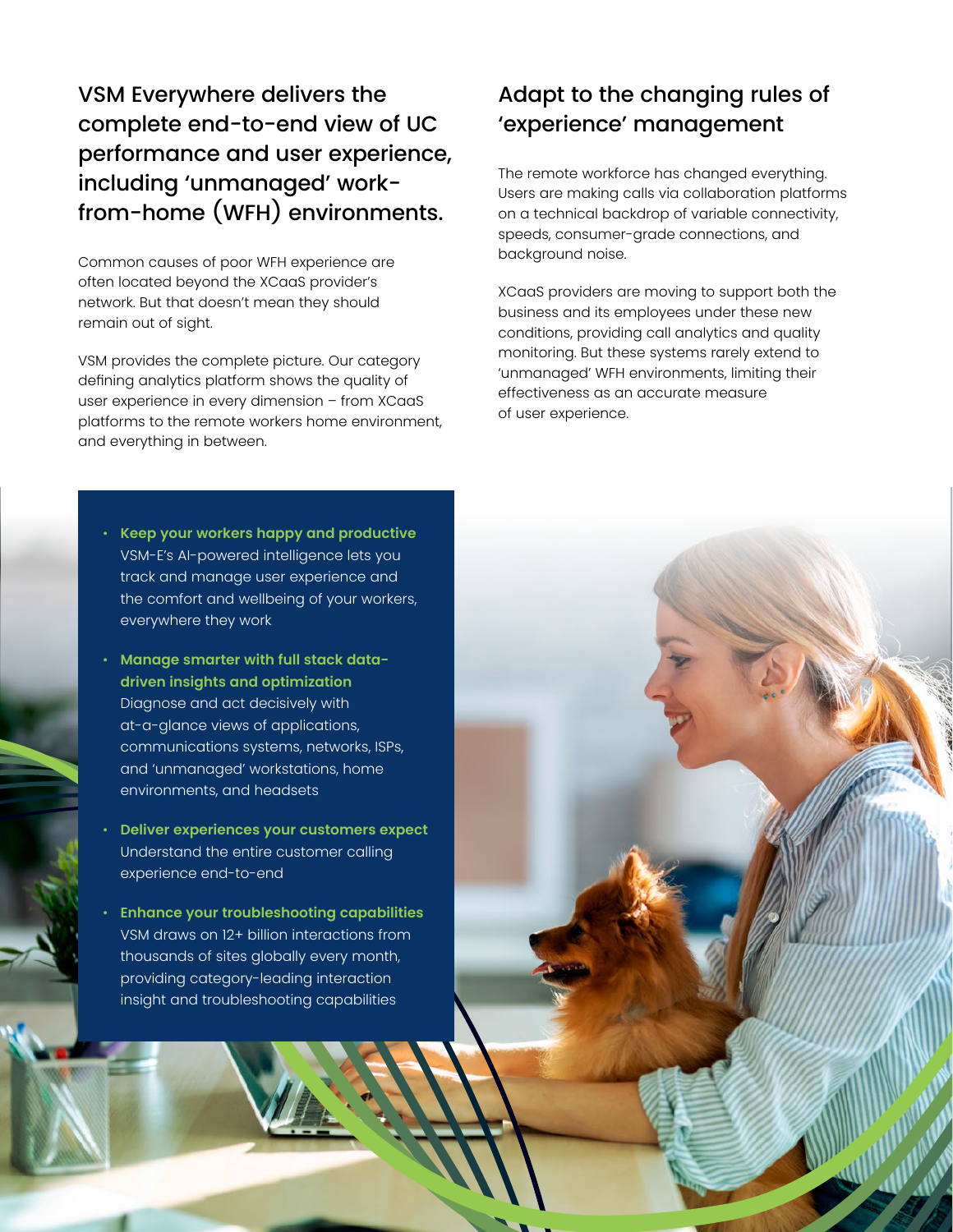#### Built for the enterprise and managed service providers

VSM-E combines technical analytics with WFH network and room analytics, to provide full stack end-to-end visibility of hybrid working environments.

Designed for optimizing customer and user experience, VSM collects data from XCaaS platforms and enabling technologies, in the cloud, across the enterprise, and courtesy of VSM-E in 'unmanaged' WFH environments - even extending to telemetry data, such as headset boom position and background noise. The data from disparate sources is joined together within each communications interaction, presenting a full stack view, from end-to-end.

• **Technical analytics** – manage the performance of your XCaaS platform, including voice quality, call details, and SIP (external connectivity) utilization

- **WFH network analytics** monitor local network and technology performance for remote workers, including PC / laptop, ISP, Wi-Fi performance. Capture elements of configuration, release, and capacity management of remote networks
- **Room analytics** identify environmental factors affecting remote workers and the customers they support
	- **Telemetry**  track boom arm position guidance, microphone defects, and mute/unmute events during calls
	- **Environment** monitor background noise and audio exposure during calls
	- **Inventory**  automatically track serial numbers, firmware versions, attached device product name, and populate in the VSM ITIL framework







### Solution components

- **VSM** is hosted in Microsoft Azure and delivered to users via an API or web browser.
- **VSM Collectors** retrieve data from solution components, everywhere they are deployed. For example, the Virtual Collector in Azure Kubernetes service collects data from remote worker workstations that are beyond the enterprise network. Collectors compress and encrypt data before sending it to the VSM cloud analytics platform.
- **Full stack of the UX analytics with VSM Everywhere where** workstations and devices. For ease of • **VSM-E** is a software agent deployed on deployment, VSM-E is delivered as an MSI and runs as a service. The software agent feeds information specific to the workstation and the environment in which it operates back to the VSM platform, via a Virtual Collector.
	- **VSM web portal** provides support teams and management with real-time data, AI-driven analytics and historic reporting.